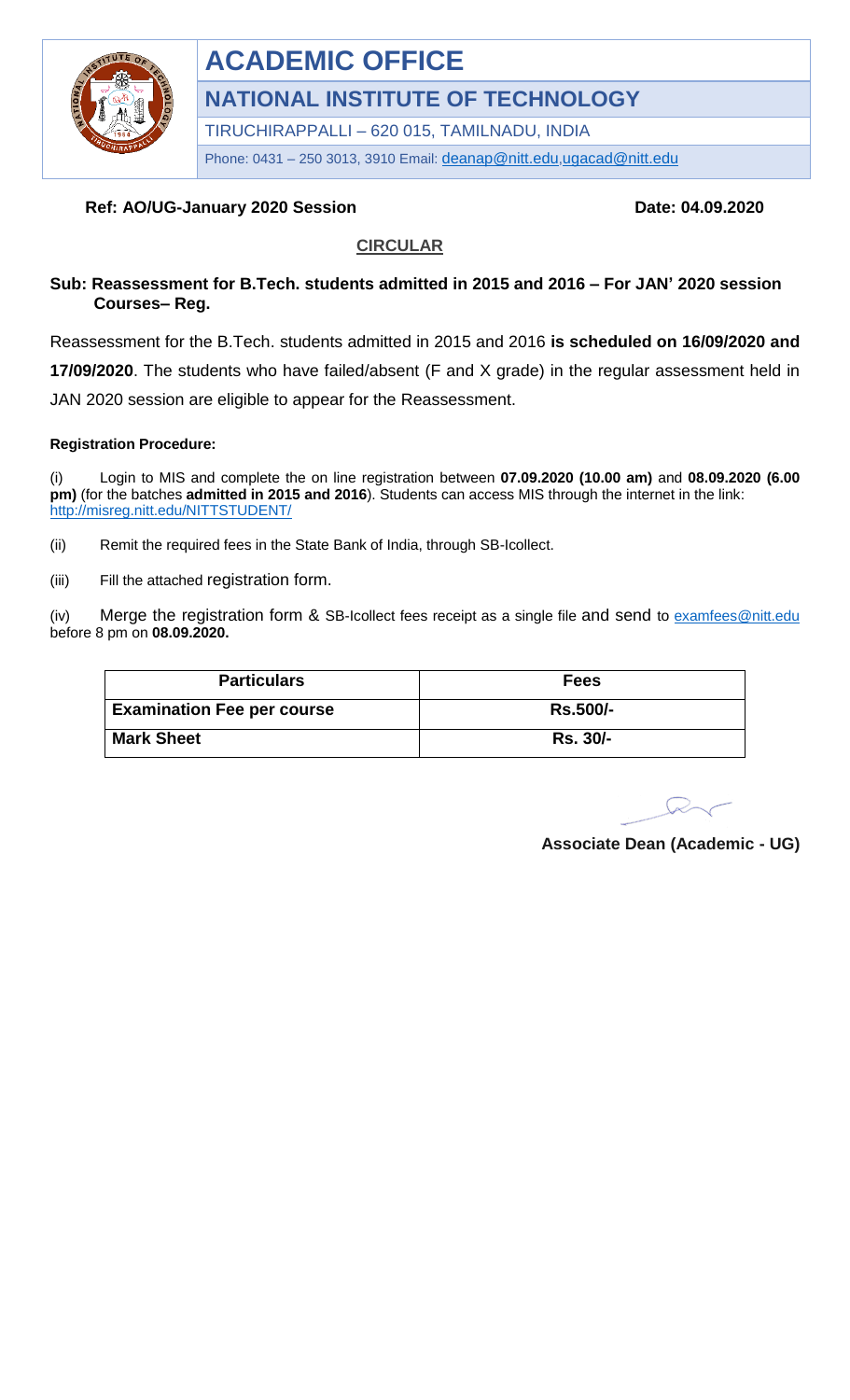

#### **\_\_\_\_\_\_\_\_\_\_\_\_\_\_\_\_\_\_\_\_\_\_\_\_\_\_\_\_\_\_\_\_\_\_\_\_\_\_\_\_\_\_\_\_\_\_\_\_\_\_\_\_\_\_\_\_\_\_\_\_\_\_\_\_\_\_\_\_\_\_\_\_\_\_\_\_\_\_\_\_\_\_\_\_\_\_\_\_\_\_\_\_\_\_\_\_\_\_\_\_\_\_ REASSESSMENT REGISTRATION FORM (FOR B.TECH.)**

#### **PERSONAL INFORMATION**:

| . . | Name                  |  |
|-----|-----------------------|--|
|     | Roll no               |  |
| 3.  | Department            |  |
| 4.  | <b>Batch</b>          |  |
| 5.  | <b>Contact Mobile</b> |  |
|     | Number                |  |

### **LIST OF COURSES REGISTERED IN MIS**

| S. No.           | Code | <b>Theory Course name</b> | <b>Semester</b> | <b>Fees</b> | <b>SBi collect</b><br><b>Fee Receipt</b><br>No. |
|------------------|------|---------------------------|-----------------|-------------|-------------------------------------------------|
| 1.               |      |                           |                 |             |                                                 |
| 2.               |      |                           |                 |             |                                                 |
| 3.               |      |                           |                 |             |                                                 |
| 4.               |      |                           |                 |             |                                                 |
| 5.               |      |                           |                 |             |                                                 |
| 6.               |      |                           |                 |             |                                                 |
| $\overline{7}$ . |      |                           |                 |             |                                                 |

| S.<br>No. | Code | <b>Laboratory Name</b> | <b>Semester</b> | <b>Fees</b> | <b>SBi collect Fee</b><br><b>Receipt No</b> |
|-----------|------|------------------------|-----------------|-------------|---------------------------------------------|
| ι.        |      |                        |                 |             |                                             |
| 2.        |      |                        |                 |             |                                             |

**TOTAL FEES PAID: Rs.\_\_\_\_\_\_\_\_\_\_\_\_\_\_\_\_ (Rupees\_\_** 

#### **DATE: SIGNATURE OF THE STUDENT**